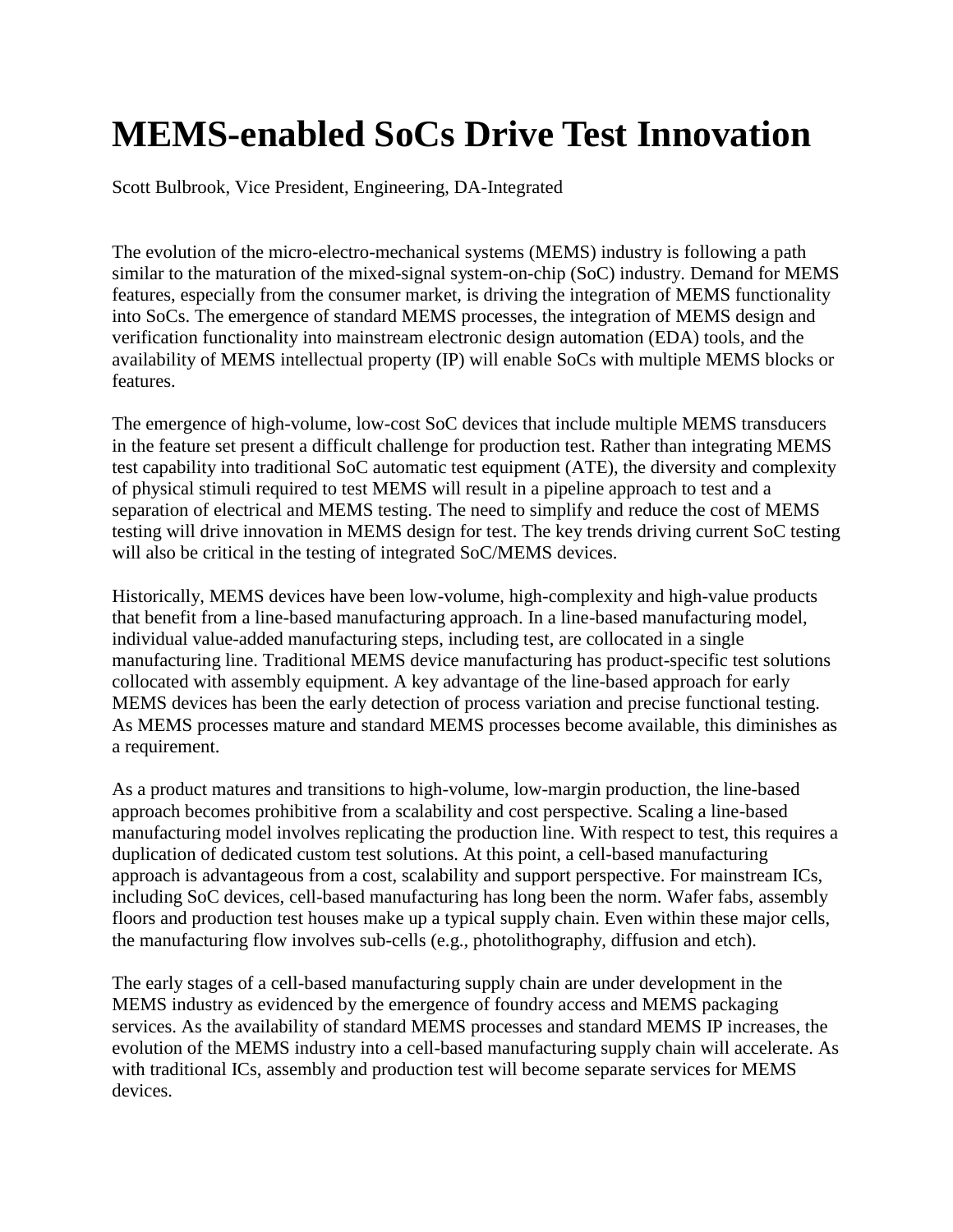The success of the manufacturing cell approach, with respect to test, lies with maximizing capital equipment utilization not only during production runs, but also over the entire amortization period of the equipment (and beyond). On a production test floor, this drives the industry to adopt general-purpose ATE. ATE has the benefit of being highly scalable and reconfigurable to manage demand fluctuations. In addition, the support costs of a common platform of ATE are much lower than a product-specific, custom test solution.

## **What Solution Will Emerge to Test SoCs with Integrated MEMS Features?**

One approach originates from the integration industry sector that historically served the highvalue, high-average selling price (ASP) MEMS sector by developing a fully customized test solution for every new MEMS device. This approach involves standardizing aspects of device handling (or probing) and electrical test and overlaying device-specific environmental interaction systems. This approach works well for basic MEMS devices where the electrical testing is relatively simple and the focus is on precision functional testing with environmental stimulus. However, this approach has numerous shortcomings when applied to a SoC device where electrical functionality is more complex. And when multiple MEMS features are included in a single SoC device, the approach breaks down altogether.

A second approach expands the capability of the current SoC ATE systems to include environmental stimulus and the measurement of MEMS transducers. This integrated SoC/MEMS tester approach also has numerous drawbacks. The complexity and settling time of environmental interactions creates lengthy test times and, consequently, high test costs. The use of parallelism (i.e., testing multiple devices at the same time) cannot fully alleviate this problem. Again, SoC devices with multiple transducers requiring diverse environmental stimuli are hardly conceivable.

Independent of the trend towards inclusion of MEMS-based functions, the existing paradigm for SoC testing is moving away from the traditional SoC ATE. The underlying challenges faced by SoC ATE vendors are complex. Larger SoC devices require more and more capability (i.e., higher capital) and longer test times (due to a higher element count). Adding this increased capability in an ATE system drives up both capital cost and test time, resulting in an exponential rise in test cost. Increasingly, successful device developers are treating production test as a design problem and eliminating the need for high-end SoC testers all together.

The solution for production testing of SoC devices with integrated MEMS features is not to adopt the current paradigm for SoC test, but rather adopt the emerging paradigm for SoC test. The emerging paradigm for SoC devices employs four basic principles that, in turn, enable simpler, lower cost ATEs:

**Built-in self test (BIST)** has been employed for embedded memory BIST (mBIST) and digital logic (Scan) for many years. In general, BIST means including an on-chip circuit that verifies the correct structural fabrication of the device and provides a highly simplified electrical signature enabling a vastly simplified and, often, faster production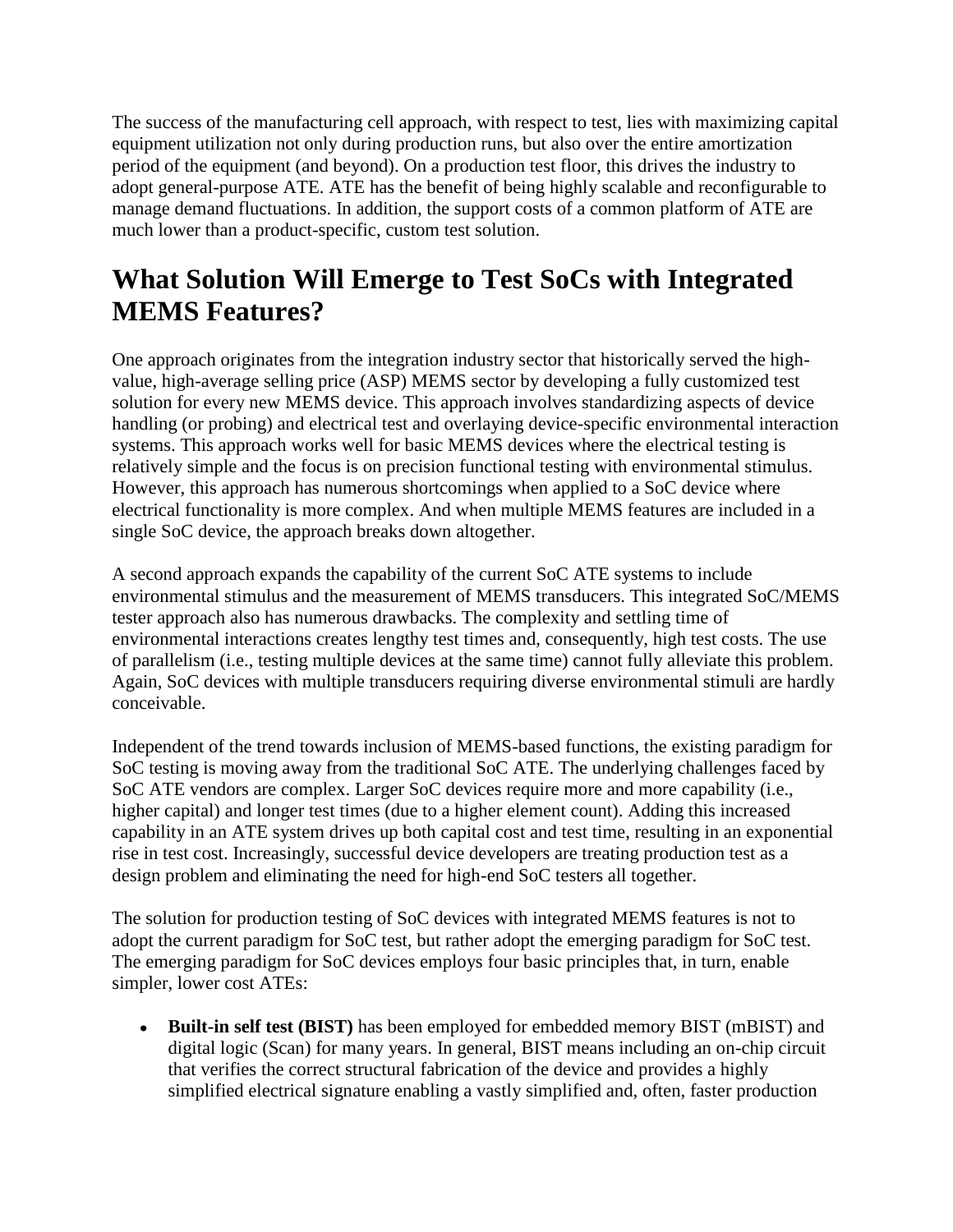screen. Embracing the reality that the sole purpose of production test is to verify the absence of manufacturing defects is often the most difficult challenge for SoC developers.

- **Test access ports (TAPs)** can be created as a standalone input/output  $(I/O)$  or by muxing TAP functionality with system function-related I/O. Fundamentally, electrical access to BIST I/O or functional I/O of embedded blocks must be provided to enable practical production testing.
- **Built-out self test (BOST)** refers to the use of custom circuitry or instrumentation that is not fully integrated into either the SoC device or the ATE system. Usually, BOST is included on loadboards as custom circuitry or modules. Traditionally, BOST was frowned upon due to factory floor considerations such as scalability, calibration and maintenance. However, with SoC ATE instrumentation quickly losing ground to SoC device functionality, production test solutions, including BOST, are becoming common.
- **Pipelined test flows** directly address the mismatch of test instrument cost versus utilization by disassembling test into multiple stages. A major drawback of highly sophisticated SoC ATE systems is that the value and cost of any specific instrument is inversely proportional to its utilization and contribution to fault coverage. The principles of defect clustering dictate that the low-complexity tests such as supply current testing, direct current (DC) parametrics and low-speed signal tests capture the vast majority of the defect-related dropout and justifiably occupy the bulk of test time. The highperformance, high-cost instruments provide only incremental fault coverage along with a non-linear contribution to test cost while sitting idle for the majority of the test interval.

A pipelined approach disassembles testing into stages, each with a specialized environment and instrumentation. This enables the optimization of cost and utilization. The pipelined test approach is not a new concept, and many examples of pipelined test flows exist today. Probe, final test, multi-site test, ping-pong test and two-pass final test are all special cases of the pipelined test approach.

Pipelined test solutions for SoC/MEMS devices provide compelling cost and throughput numbers. Electrical test can be executed on traditional style ATE using new, low-cost ATE systems followed by environmental testing of transducer elements done as separate stages. Execution of the first purely electrical stage is done on traditional ATE, with the use of BIST, TAP and BOST, reducing the overall cost of test.

The maturation of BIST, TAP and BOST techniques enables the subsequent stages, where the environmental interaction is included for SoC transducer devices. By adopting the first three principles (BIST, TAP and BOST), a well-designed MEMS product benefits from simplification of the electrical interface during the environmental test, thus reducing the overall capital outlay of the environmental system to a negligible portion of the cost of test for these stages. With environmental stabilization time being a dominant cost factor, the use of mass parallelism during the environmental stage is paramount. Rather than using ATE, environmental test stages leverage TAP and BOST to configure devices and collect test data.